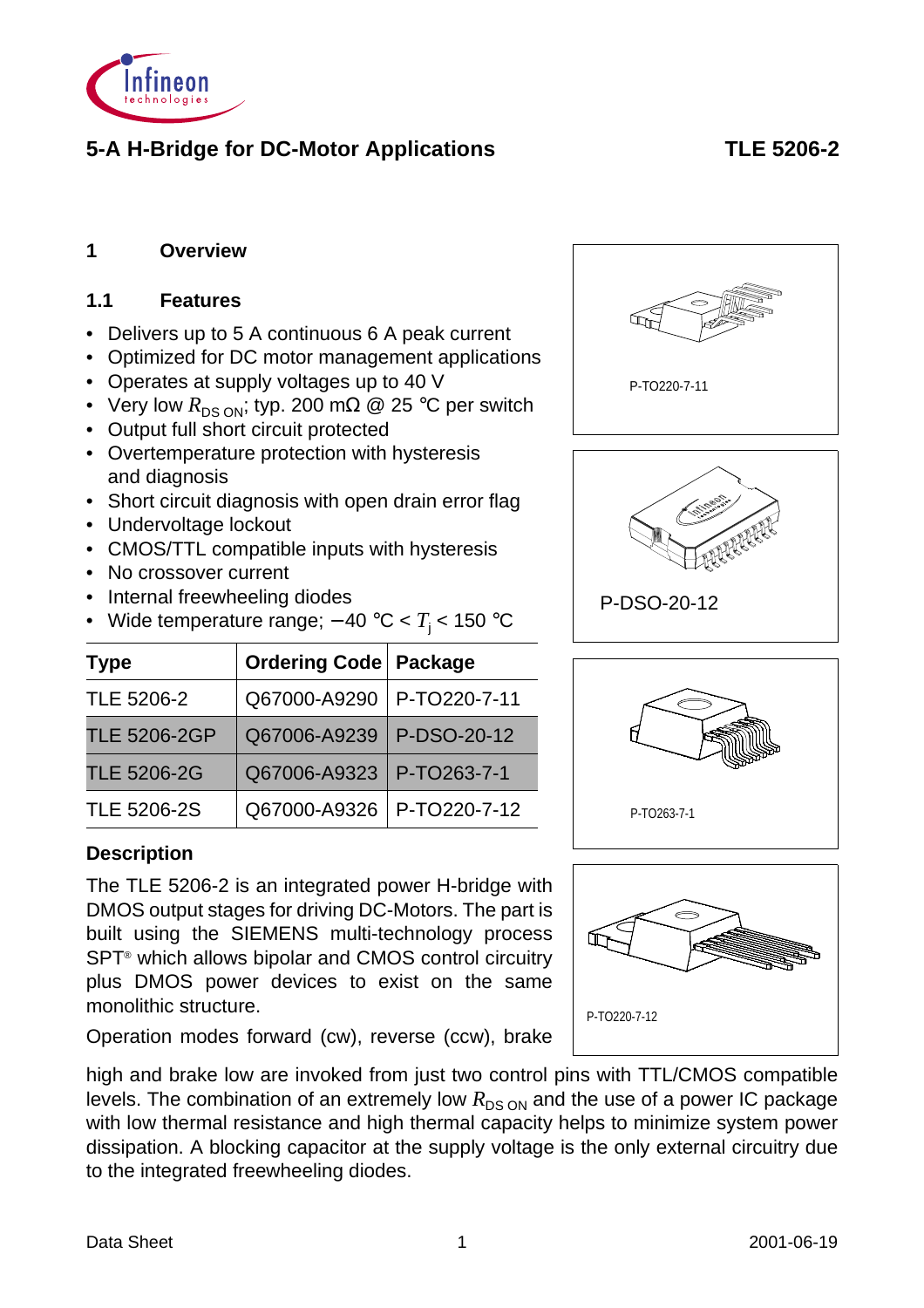

#### **Overview**

# **1.2** Pin Configuration (top view)



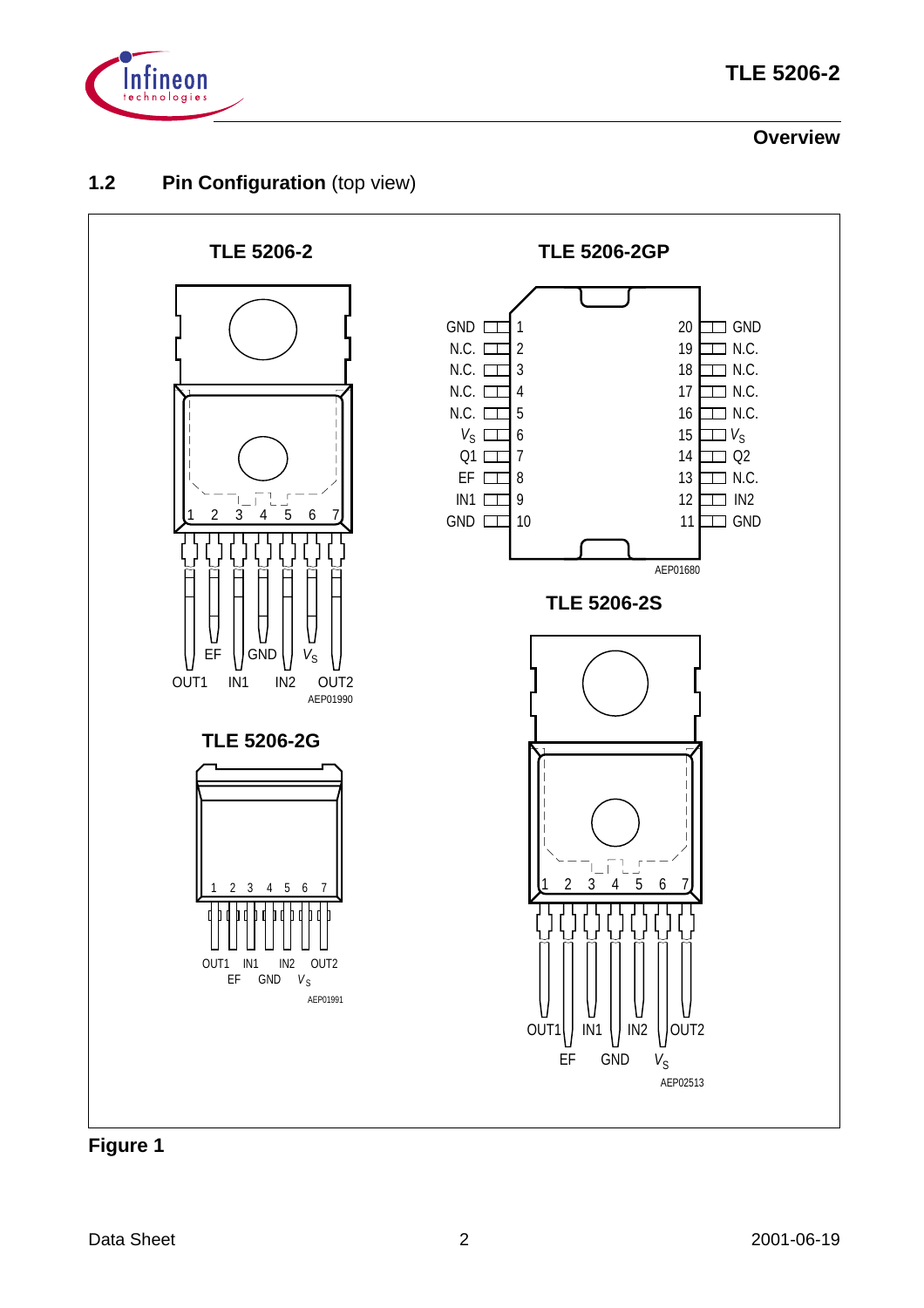

#### **Overview**

# **1.3 Pin Definitions and Functions**

| Pin No.<br><b>P-TO220</b> | Pin No.<br><b>P-DSO</b>          | <b>Symbol</b>    | <b>Function</b>                                                                                             |
|---------------------------|----------------------------------|------------------|-------------------------------------------------------------------------------------------------------------|
| 1                         | $\overline{7}$                   | OUT <sub>1</sub> | <b>Output of Channel 1; Short-circuit protected;</b><br>integrated freewheeling diodes for inductive loads. |
| $\overline{2}$            | 8                                | EF               | Error Flag; TTL/CMOS compatible output<br>for error detection; (open drain)                                 |
| 3                         | 9                                | IN <sub>1</sub>  | <b>Control Input 1;</b><br><b>TTL/CMOS compatible</b>                                                       |
| $\overline{4}$            | 1, 10,<br>11, 20                 | <b>GND</b>       | Ground;<br>internally connected to tab                                                                      |
| 5                         | 12                               | IN <sub>2</sub>  | <b>Control Input 2;</b><br>TTL/CMOS compatible                                                              |
| 6                         | 6, 15                            | $V_{\rm S}$      | <b>Supply Voltage; block to GND</b>                                                                         |
| $\overline{7}$            | 14                               | OUT <sub>2</sub> | <b>Output of Channel 2; Short-circuit protected;</b><br>integrated freewheeling diodes for inductive loads. |
|                           | 2, 3, 4, 5,<br>16, 17, 18,<br>19 | N.C.             | <b>Not Connected</b>                                                                                        |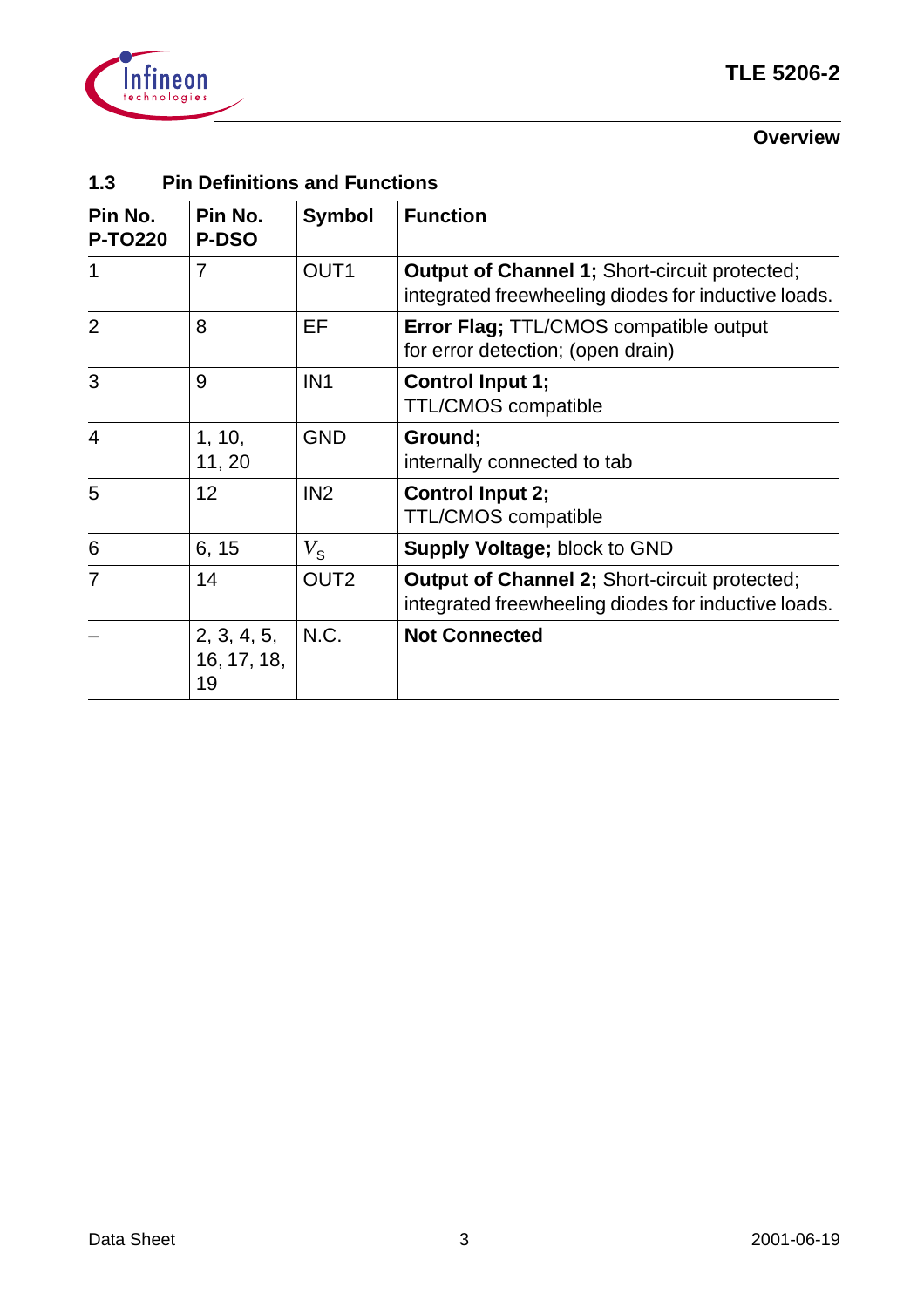

# **TLE 5206-2**

# **Overview**

# **1.4 Functional Block Diagram**



**Figure 2 Block Diagram**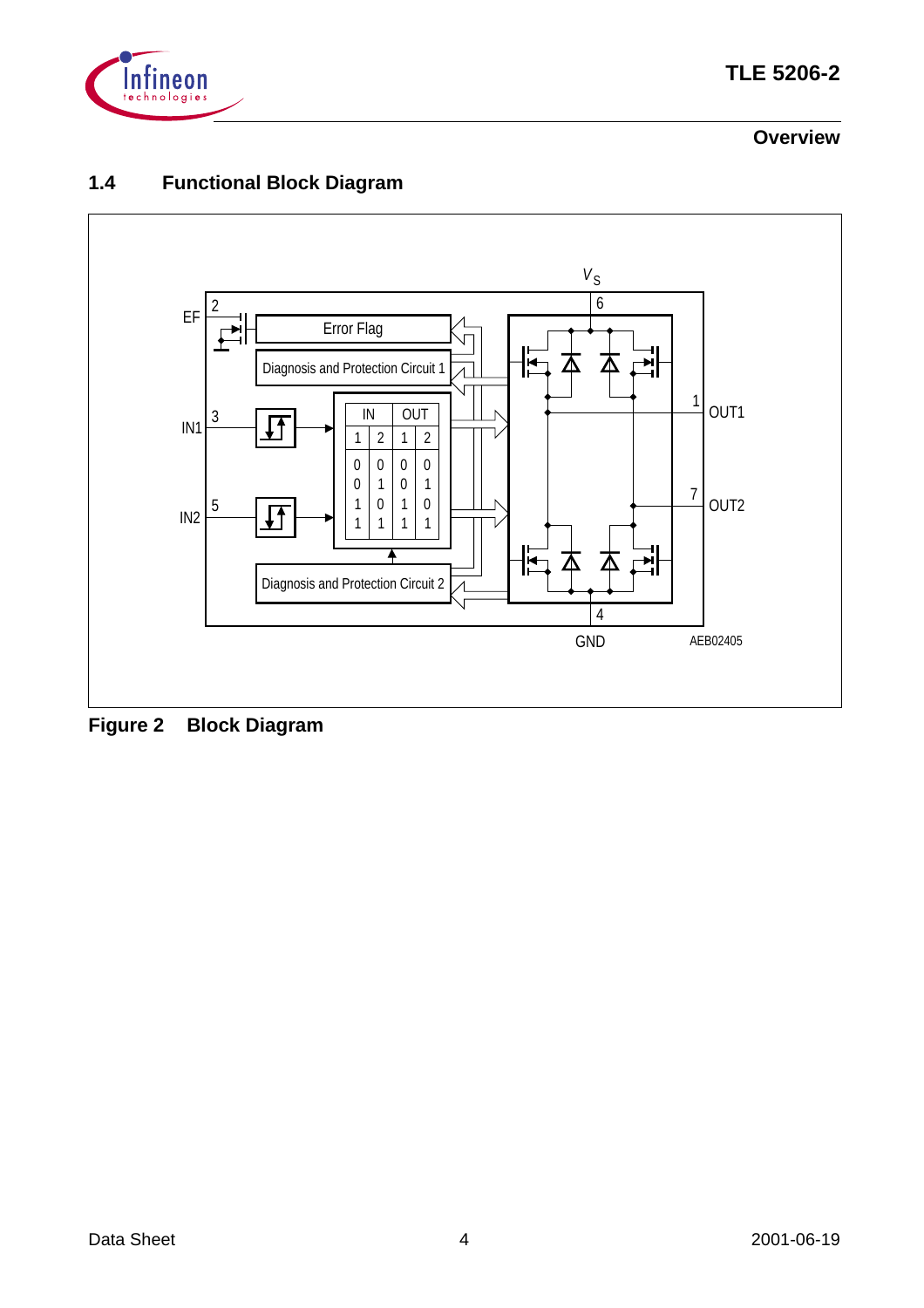

**Overview**

# **1.5 Circuit Description**

#### **Input Circuit**

The control inputs consist of TTL/CMOS-compatible schmitt-triggers with hysteresis. Buffer amplifiers are driven by this stages.

#### **Output Stages**

The output stages consist of a DMOS H-bridge. Integrated circuits protect the outputs against short-circuit to ground and to the supply voltage. Positive and negative voltage spikes, which occur when switching inductive loads, are limited by integrated freewheeling diodes.

A monitoring circuit for each output transistor detects whether the particular transitor is active and in this case prevents the corresponding source transistor (sink transistor) from conducting in sink operation (source operation). Therefore no crossover currents can occur.

#### **1.6 Input Logic Truth Table**

| IN <sub>1</sub> | IN <sub>2</sub> | <b>OUT1</b> | <b>OUT2</b> | <b>Comments</b>                             |
|-----------------|-----------------|-------------|-------------|---------------------------------------------|
|                 |                 |             |             | Brake; both low side transistors turned-ON  |
|                 |                 |             |             | Motor turns counterclockwise                |
|                 |                 |             |             | Motor turns clockwise                       |
|                 |                 |             |             | Brake; both high side transistors turned-ON |

#### **Functional Truth Table**

#### **Notes for Output Stage**

| <b>Symbol</b> | Value                                                                  |
|---------------|------------------------------------------------------------------------|
| L             | Low side transistor is turned-ON<br>High side transistor is turned-OFF |
| H             | High side transistor is turned-ON<br>Low side transistor is turned-OFF |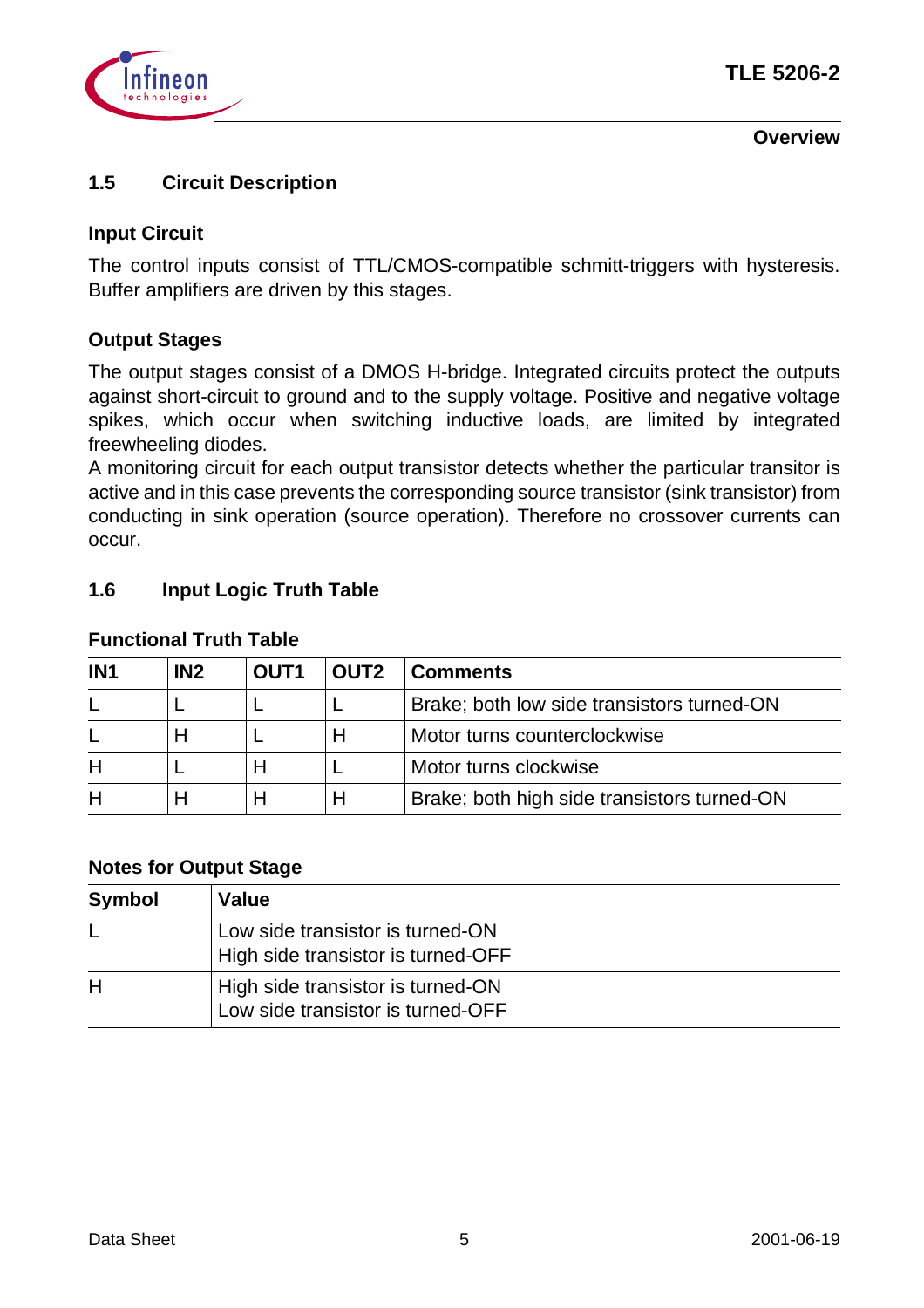

#### **Overview**

# **1.7 Monitoring Functions**

Undervoltage lockout (UVLO):

When  $V_S$  reaches the switch on voltage  $V_{SON}$  the IC becomes active with a hysteresis. All output transistors are switched off if the supply voltage  $V<sub>s</sub>$  drops below the switch off value  $V_{\text{S OFF.}}$ 

# **1.8 Protective Function**

Various errors like short-circuit to  $+ V<sub>S</sub>$ , ground or across the load are detected. All faults result in turn-OFF of the output stages after a delay of 50 µs and setting of the error flag EF to ground. Changing the inputs resets the error flag.

#### **a. Output Shorted to Ground Detection**

If a high side transistor is switched on and its output is shorted to ground, the output current is internally limited. After a delay of 50 µs all outputs will be switched-OFF and the error flag is set.

# **b. Output Shorted to +**  $V_s$  **Detection**

If a low side transistor is switched on and its output is shorted to the supply voltage, the output current is internally limited. After a delay of 50 µs all outputs will be switched-OFF and the error flag is set.

#### **c. Overload Detection**

An internal circuit detects if the current through the low side transistor exceeds the trippoint  $I_{SDL}$ . In this case all outputs are turned off after 50 µs and the error flag is set.

#### **d. Overtemperature Protection**

At a junction temperature higher than 150 °C the thermal shutdown turns-OFF, all four output stages commonly and the error flag is set with a delay.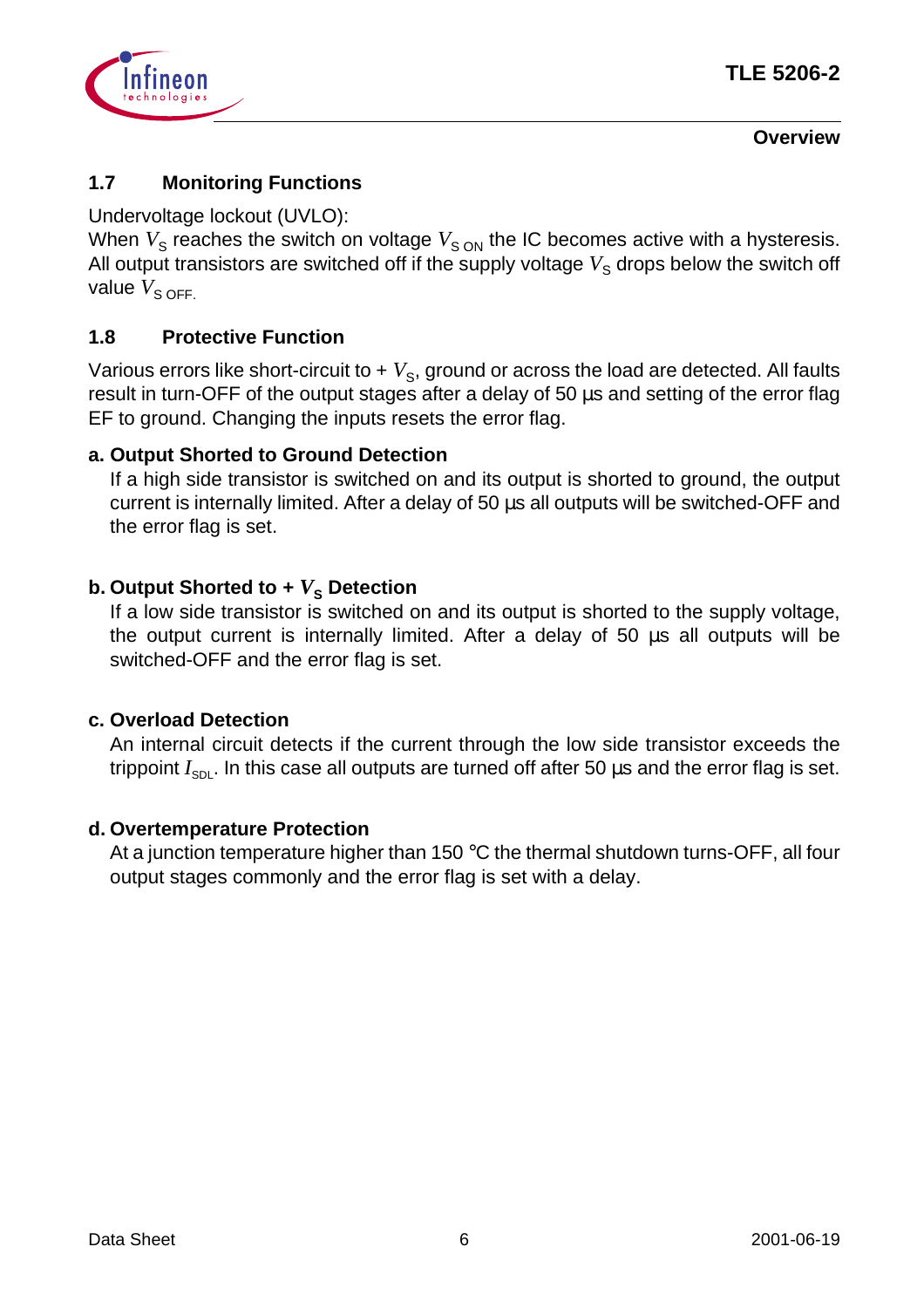

# **Diagnosis**

# **2 Diagnosis**

Various errors as listed in the table "Diagnosis" are detected. Short circuits and overload result in turning off the output stages after a delay  $t_{\text{dSD}}$  and setting the error flag simultaneously  $[EF = L]$ . Changing the inputs to a state where the fault is not detectable resets the error flag (input toggling) with the exception of short circuit from OUT1 to OUT2 (load short circuit).

| <b>Flag</b>                      | IN <sub>1</sub> | IN <sub>2</sub> | OUT1        | OUT <sub>2</sub> | EF             | <b>Remarks</b> |
|----------------------------------|-----------------|-----------------|-------------|------------------|----------------|----------------|
|                                  | 0               | 0               | L           |                  | 1              | Not detectable |
| Short circuit from OUT1 to OUT2  | 0               |                 | X           | X                | 0              |                |
|                                  |                 | 0               | X           | X                | 0              |                |
|                                  |                 | 1               | H           | H                | 1              | Not detectable |
|                                  | 0               | $\overline{0}$  | <b>GND</b>  | L                | 1              | Not detectable |
| Short circuit from OUT1 to GND   | 0               | 1               | <b>GND</b>  | X                | 1              | Not detectable |
|                                  |                 | 0               | <b>GND</b>  | L                | 0              |                |
|                                  |                 |                 | <b>GND</b>  | X                | 0              |                |
|                                  | 0               | $\mathbf 0$     | L           | <b>GND</b>       | $\mathbf{1}$   | Not detectable |
| Short circuit from OUT2 to GND   | 0               |                 | L           | <b>GND</b>       | 0              |                |
|                                  |                 | 0               | X           | <b>GND</b>       | 1              | Not detectable |
|                                  |                 | 1               | X           | <b>GND</b>       | $\overline{0}$ |                |
|                                  | 0               | 0               | $V_{\rm s}$ | X                | 0              |                |
| Short circuit from OUT1 to $V_s$ |                 |                 | $V_{\rm s}$ | Н                | 0              |                |
|                                  |                 | 0               | $V_{\rm s}$ | X                | 1              | Not detectable |
|                                  |                 |                 | $V_{\rm s}$ | Н                | 1              | Not detectable |
|                                  | 0               | 0               | X           | $V_{\rm s}$      | 0              |                |
| Short circuit from OUT2 to $V_s$ | 0               |                 | X           | $V_{\rm s}$      | 1              | Not detectable |
|                                  |                 | 0               | H           | $V_{\rm s}$      | 0              |                |
|                                  |                 | 1               | H           | $V_{\rm s}$      | 1              | Not detectable |
| Overtemperature or undervoltage  | 0               | $\mathbf 0$     | Z           | Ζ                | 0              |                |
|                                  | 0               |                 | Z           | Z                | 0              |                |
|                                  |                 | 0               | Z           | Z                | 0              |                |
|                                  |                 | 1               | Z           | Z                | $\overline{0}$ |                |

IN:  $0 = \text{Logic LOW}$  OUT:  $Z = \text{Output}$  in tristate condition EF:  $1 = \text{No error}$ 

- 
- $1 = \text{Logic HIGH}$  L = Output in sink condition  $0 = \text{Error}$ 
	- $H =$  Output in source condition
	- $X =$  Voltage level undefined

For Open circuit detection, use the TLE 5205-2.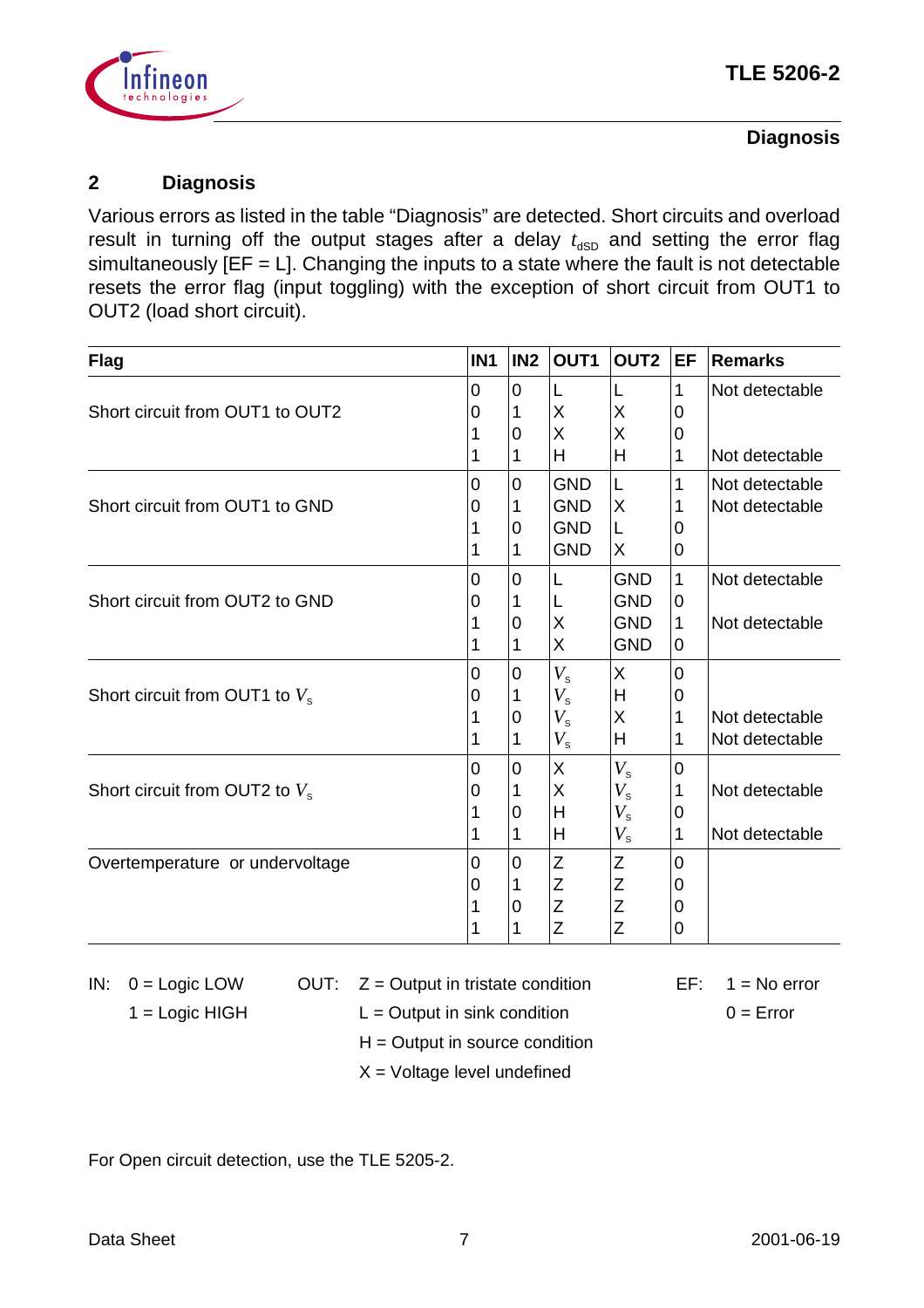

# **3 Electrical Characteristics**

# **3.1 Absolute Maximum Ratings**

 $-$  40 °C <  $T_{\rm j}$  < 150 °C

| <b>Parameter</b> | Symbol   Limit Values   Unit |      | Remarks |
|------------------|------------------------------|------|---------|
|                  | min.                         | max. |         |

#### **Voltages**

| Supply voltage             | ′ S                | $-0.3$ | 40 |                             |
|----------------------------|--------------------|--------|----|-----------------------------|
|                            |                    |        | 40 | $t < 0.5$ s; $I_s > -5$ A   |
| Logic input voltage        | $V_{\text{IN1.2}}$ | $-0.3$ |    | 0 V < V <sub>s</sub> < 40 V |
| Diagnostics output voltage | <sup>y</sup> FF    | $-0.3$ |    |                             |

#### **Currents of DMOS-Transistors and Freewheeling Diodes**

| Output current (cont.) | $I_{\text{OUT1, 2}}$ | — 5 | 5 |                |                                                                            |
|------------------------|----------------------|-----|---|----------------|----------------------------------------------------------------------------|
| Output current (peak)  | $I_{\text{OUT1, 2}}$ | - 6 | 6 |                | $t_{\rm p}$ < 100 ms; T = 1 s                                              |
| Output current (peak)  | $I$ OUT1, 2          |     |   | $\overline{A}$ | $t_{\rm p}$ < 50 µs; $T = 1$ s;<br>internally limitted;<br>see overcurrent |

# **Temperatures**

| Junction temperature |     | -4C   | 150 |  |
|----------------------|-----|-------|-----|--|
| Storage temperature  | sta | $-50$ | 150 |  |

#### **Thermal Resistances**

| Junction case    | $R_{\mathsf{thjC}}$ | 3  | K/W | P-TO220-7-11/12,<br>P-TO263-7-1 |
|------------------|---------------------|----|-----|---------------------------------|
| Junction ambient | $R_\mathsf{thjA}$   | 65 | K/W | P-TO220-7-11/12                 |
|                  |                     | 75 | K/W | P-TO263-7-1                     |
| Junction case    | $R_{\mathsf{thiC}}$ | 5  | K/W | P-DSO-20-12                     |
| Junction ambient | $R_\mathsf{thjA}$   | 50 | K/W | P-DSO-20-12                     |

Note: Maximum ratings are absolute ratings; exceeding any one of these values may cause irreversible damage to the integrated circuit.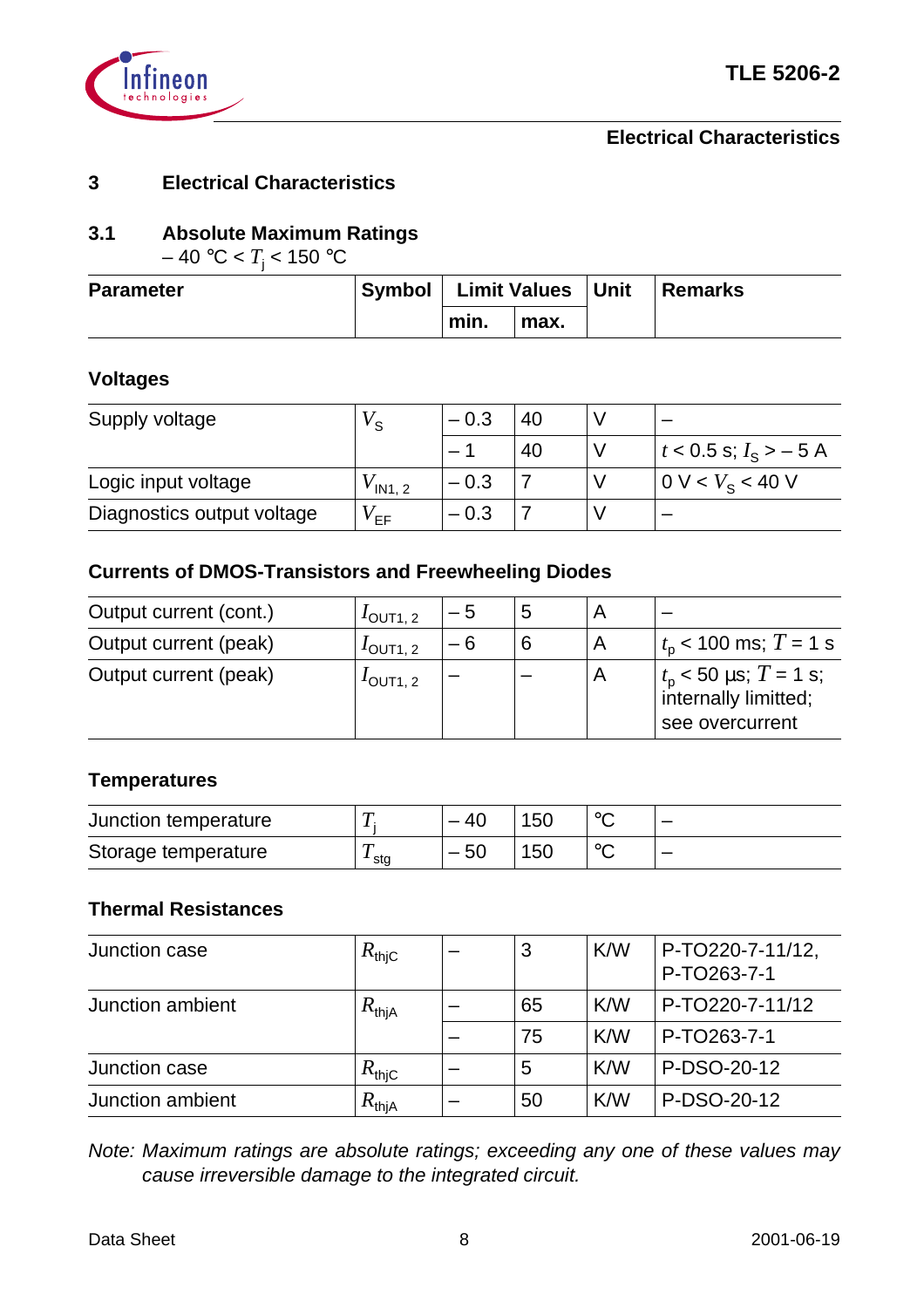

#### $3.2$ **3.2 Operating Range**

| <b>Parameter</b>          | <b>Symbol</b>        | <b>Limit Values</b> |                    | <b>Unit</b>     | <b>Remarks</b>                                 |  |
|---------------------------|----------------------|---------------------|--------------------|-----------------|------------------------------------------------|--|
|                           |                      | min.                | max.               |                 |                                                |  |
| Supply voltage            | $V_{\tt S}$          | $V_{UV \text{ ON}}$ | 40                 | V               | After $V_s$ rising above<br>$V_{\text{UV ON}}$ |  |
| Supply voltage increasing |                      | $-0.3$              | $V_{\text{UV ON}}$ | l V             | Outputs in tristate                            |  |
| Supply voltage decreasing |                      | $-0.3$              | $V_{UVOFF}$ V      |                 | condition                                      |  |
| Logic input voltage       | $V_{\mathsf{IN1,2}}$ | $-0.3$              | 7                  | V               |                                                |  |
| Junction temperature      | $T_{\rm i}$          | $-40$               | 150                | $\rm ^{\circ}C$ |                                                |  |

# **3.3 Electrical Characteristics**

 $6 V < V<sub>S</sub> < 18 V$ ; IN1 = IN2 = HIGH

 $I_{\mathsf{OUT1},\ 2}$  = 0 A (No load);  $-$  40 °C <  $T_{\mathsf{j}}$  < 150 °C; unless otherwise specified

| <b>Parameter</b> | <b>Symbol</b> |      | <b>Limit Values</b> |      | Unit Test Condition |
|------------------|---------------|------|---------------------|------|---------------------|
|                  |               | min. | tvp.                | max. |                     |

# **Current Consumption**

| Quiescent current | ີ | _ | $\overline{10}$<br>ΙU | mA. | $IN1 = IN2 = LOW;$            |
|-------------------|---|---|-----------------------|-----|-------------------------------|
|                   |   |   |                       |     | $\overline{\phantom{0}}$<br>- |

# **Under Voltage Lockout**

| UV-Switch-ON voltage  | V UV ON    | $\overline{\phantom{0}}$ | 5.3 | 6   | $V_s$ increasing          |
|-----------------------|------------|--------------------------|-----|-----|---------------------------|
| UV-Switch-OFF voltage | $V$ UV OFF | 3.5                      | 4.7 | 5.6 | $V_{\rm s}$ decreasing    |
| UV-ON/OFF-Hysteresis  | ' UV HY    | 0.2                      | 0.6 |     | $V_{UV}$ ON<br>$V$ UV OFF |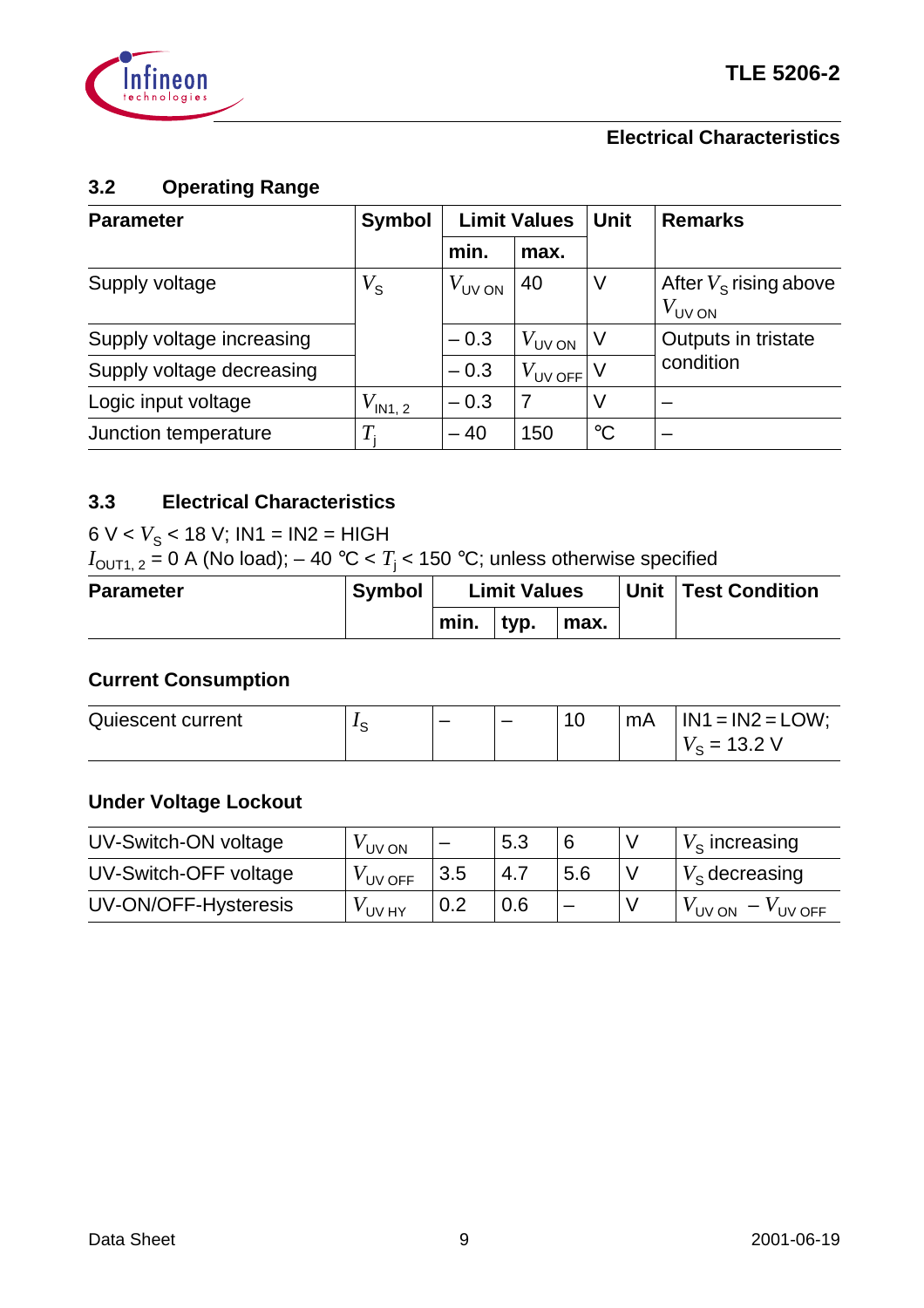

# **3.3 Electrical Characteristics** (cont'd)

# $6 V < V<sub>S</sub> < 18 V$ ; IN1 = IN2 = HIGH

 $I_{\mathsf{OUT1},\ 2}$  = 0 A (No load);  $-$  40 °C <  $T_{\mathsf{j}}$  < 150 °C; unless otherwise specified

| <b>Parameter</b> | <b>Symbol</b> | <b>Limit Values</b> |      |      | Unit   Test Condition |
|------------------|---------------|---------------------|------|------|-----------------------|
|                  |               | min.                | typ. | max. |                       |

# **Outputs OUT1, 2**

#### **Static Drain-Source-On Resistance**

| Source<br>$I_{\text{OUT}} = -3 \text{ A}$     | $R_{DS ON H}$ | 220 | 350  | $m\Omega$ | 6 V < $V_S$ < 18 V<br>$T_i = 25$ °C                     |
|-----------------------------------------------|---------------|-----|------|-----------|---------------------------------------------------------|
|                                               |               |     | 500  | $m\Omega$ | 6 V < $V_S$ < 18 V                                      |
|                                               |               | 350 | 500  | $m\Omega$ | $V_{\rm SON}$ < $V_{\rm S}$ $\leq$ 6 V<br>$T_i = 25$ °C |
|                                               |               |     | 800  | $m\Omega$ | $V_{SON}$ < $V_S \leq 6$ V                              |
| <b>Sink</b><br>$I_{\text{OUT}} = 3 \text{ A}$ | $R_{DSONL}$   | 230 | 350  | $m\Omega$ | 6 V < $V_S$ < 18 V<br>$T_i = 25$ °C                     |
|                                               |               |     | 500  | $m\Omega$ | 6 V < $V_S$ < 18 V                                      |
|                                               |               | 400 | 600  | $m\Omega$ | $V_{\rm SON}$ < $V_{\rm S}$ $\leq$ 6 V<br>$T_i = 25$ °C |
|                                               |               |     | 1000 | $m\Omega$ | $V_{\text{S ON}} < V_{\text{S}} \le 6 \text{ V}$        |

Note: Values of  $R_{DS ON}$  for  $V_{S ON} < V_S \le 6$  V are guaranteed by design.

#### **Overcurrent**

| Source shutdown trippoint | 'sdh                    |    |    | 10 | A       | $T_i = -40$ °C |
|---------------------------|-------------------------|----|----|----|---------|----------------|
|                           |                         |    | 8  |    | A       | $T_i = 25$ °C  |
|                           |                         | 6  |    |    | A       | $T_i = 150 °C$ |
| Sink shutdown trippoint   | $I_{\text{SDL}}$        |    |    | 10 | A       | $T_i = -40$ °C |
|                           |                         |    | 8  |    | A       | $T_i = 25$ °C  |
|                           |                         | 6  |    |    | A       | $T_i = 150 °C$ |
| Shutdown delay time       | $\iota$ <sub>d</sub> SD | 25 | 50 | 80 | $\mu$ s |                |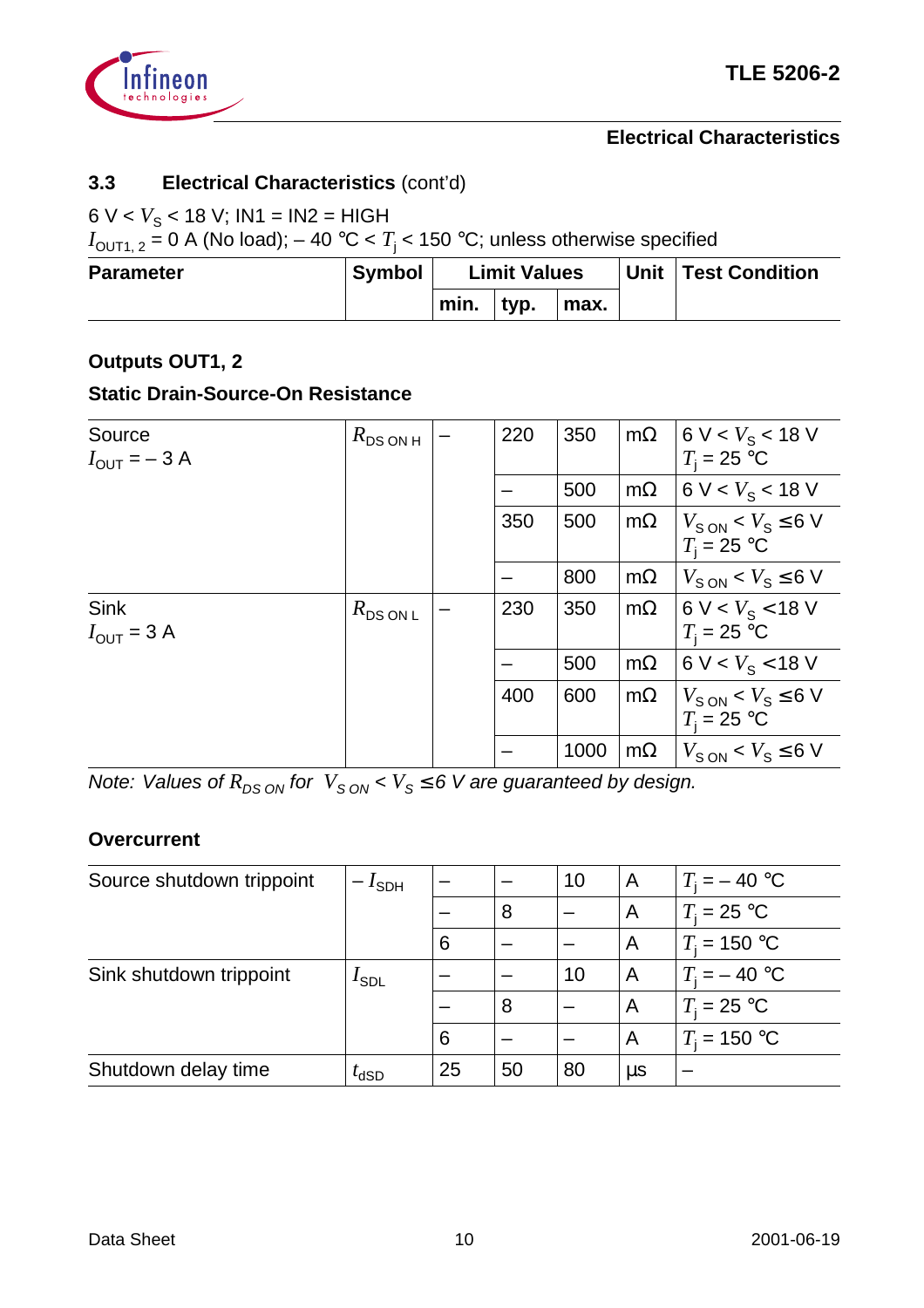

# **3.3 Electrical Characteristics** (cont'd)

# 6  $V < V<sub>S</sub> < 18$  V; IN1 = IN2 = HIGH

 $I_{\mathsf{OUT1},\ 2}$  = 0 A (No load);  $-$  40 °C <  $T_{\mathsf{j}}$  < 150 °C; unless otherwise specified

| <b>Parameter</b> | <b>Symbol</b> | <b>Limit Values</b> |      |      | <b>Unit   Test Condition</b> |
|------------------|---------------|---------------------|------|------|------------------------------|
|                  |               | min.                | typ. | max. |                              |

#### **Short Circuit Current Limitation**

| Source current | <b>SCH</b>       | $\overline{\phantom{0}}$ | - | 20                  | 'dSD |
|----------------|------------------|--------------------------|---|---------------------|------|
| Sink current   | <sup>I</sup> SCL | -                        |   | 1 <sub>E</sub><br>N | 'dSD |

#### **Output Delay Times (Device Active for** *t* **> 1 ms)**

| Source ON  | $t_{\rm d}$ ON H       | 10 | 20 | $\mu$ s | $I_{\text{OUT}} = -3 \text{ A}$<br>resistive load |
|------------|------------------------|----|----|---------|---------------------------------------------------|
| Sink ON    | $t_{\text{d}$ ON L     | 10 | 20 | $\mu$ s | $I_{\text{OUT}} = 3 \text{ A}$<br>resistive load  |
| Source OFF | $t_{\mathsf{d}}$ OFF H | 2  | 5  | $\mu$ s | $I_{\text{OUT}} = -3 \text{ A}$<br>resistive load |
| Sink OFF   | $t_{\mathsf{d}}$ OFF L | 2  | 5  | $\mu$ s | $I_{\text{OUT}} = 3 \text{ A}$<br>resistive load  |

# **Output Switching Times (Device Active for** *t* **> 1 ms)**

| Source ON  | $t_{\text{ON H}}$  | 15 | 30 | $\mu$ s | $I_{\text{OUT}} = -3 \text{ A}$<br>resistive load |
|------------|--------------------|----|----|---------|---------------------------------------------------|
| Sink ON    | $t_{ON L}$         | 5  | 10 | $\mu$ s | $I_{\text{OUT}} = 3 \text{ A}$<br>resistive load  |
| Source OFF | $t_{\text{OFF H}}$ | 2  | 5  | $\mu s$ | $I_{\text{OUT}} = -3 \text{ A}$<br>resistive load |
| Sink OFF   | $^{l}$ OFF L       | 2  | 5  | $\mu$ s | $I_{\text{OUT}} = 3 \text{ A}$<br>resistive load  |

# **Clamp Diodes**

# **Forward Voltage**

| High-side | ÉFH.    | $\overline{\phantom{0}}$ |        | $\overline{r}$<br>∽<br>טוו | ٧ | ⌒<br>$= 3 A$<br><b>-</b> |
|-----------|---------|--------------------------|--------|----------------------------|---|--------------------------|
| Low-side  | ้⊏<br>. |                          | -<br>. | ∽<br>ט. ו                  | ٧ | $=$ 3 A<br>$I \sqsubset$ |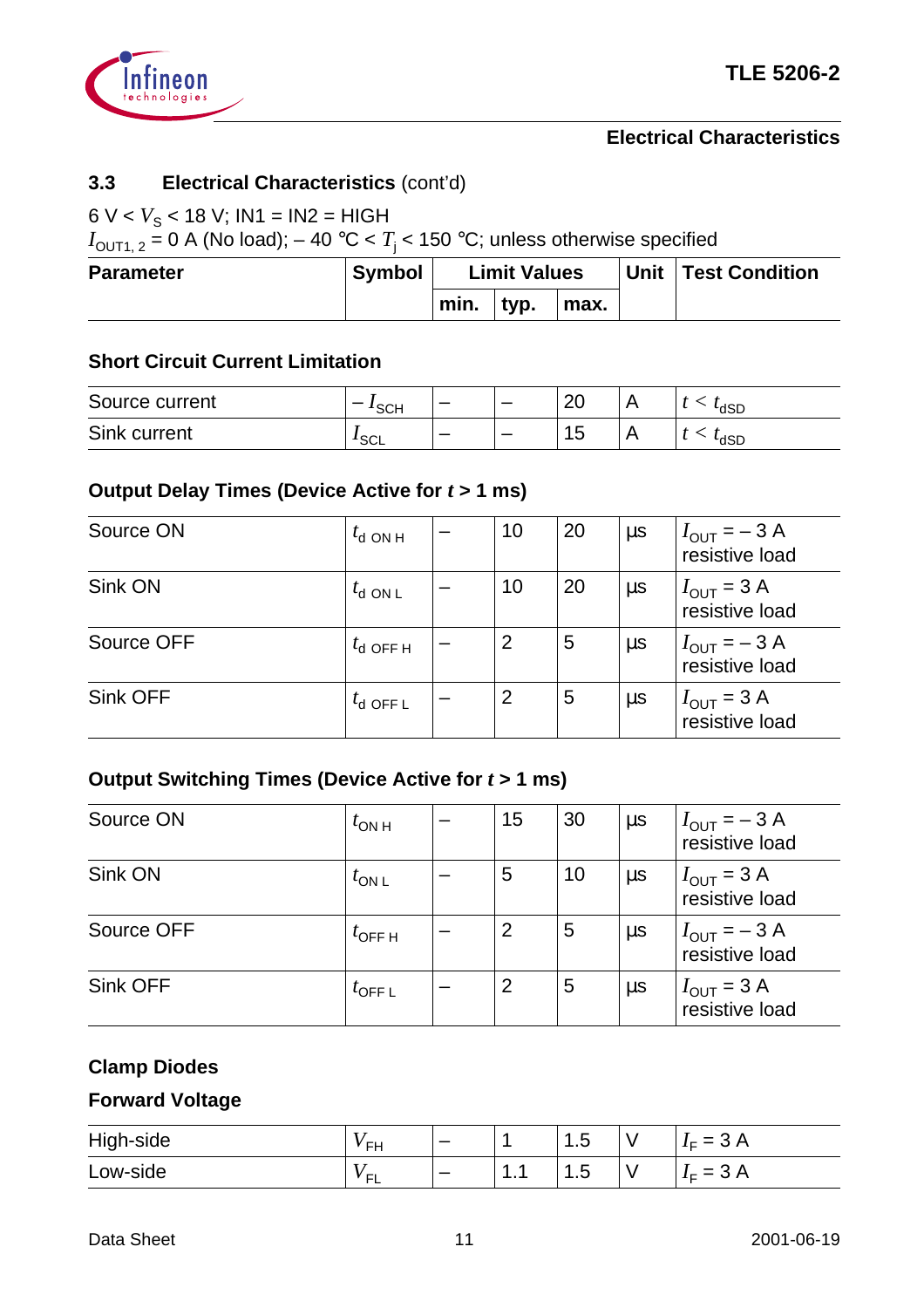

# **3.3 Electrical Characteristics** (cont'd)

# 6  $V < V<sub>S</sub> < 18$  V; IN1 = IN2 = HIGH

 $I_{\mathsf{OUT1},\ 2}$  = 0 A (No load);  $-$  40 °C <  $T_{\mathsf{j}}$  < 150 °C; unless otherwise specified

| <b>Parameter</b> | <b>Symbol</b> | <b>Limit Values</b> |      |      | Unit Test Condition |
|------------------|---------------|---------------------|------|------|---------------------|
|                  |               | min.                | typ. | max. |                     |

# **Leakage Current**

| Source | $I$ LKH             | 100<br>-                 | 35 | $\hspace{0.05cm}$ | μA      | ITA<br>OU<br>$=$<br>V c |
|--------|---------------------|--------------------------|----|-------------------|---------|-------------------------|
| Sink   | LKL<br>$\mathbf{A}$ | $\overline{\phantom{0}}$ | 35 | 100               | $\mu$ A | $OUT2 = GND$            |

#### **Logic**

# **Control Inputs IN 1, 2**

| H-input voltage threshold   | <sup>/</sup> INH | 2.8 | 2.5 |          |         |                               |
|-----------------------------|------------------|-----|-----|----------|---------|-------------------------------|
| L-input voltage             | $V_{\text{INL}}$ |     | 1.7 | 1.2      |         |                               |
| Hysteresis of input voltage | $V$ INHY         | 0.4 | 0.8 | 1.2      |         |                               |
| H-input current             | I <sub>INH</sub> | - 2 |     | 2        | $\mu$ A | $V_{\text{IN}} = 5 \text{ V}$ |
| L-input current             | $I_{\text{INL}}$ | 10  |     | $\Omega$ | μA      | $V_{\text{IN}} = 0 \text{ V}$ |

# **Error Flag Output EF**

| Low output voltage | ´ EFL   | $\overline{\phantom{0}}$ | 0.25                     | 0.5 |    | $I_{FF} = 3 \text{ mA}$ |
|--------------------|---------|--------------------------|--------------------------|-----|----|-------------------------|
| Leakage current    | $I$ EFL |                          | $\overline{\phantom{0}}$ |     | ЦA | $\sqrt{F}F =$ (         |

#### **Thermal Shutdown**

| Thermal shutdown junction<br>temperature  | $\tau_{\textsf{\scriptsize{{}_{ISD}}}}$ | 150 | 175 | 200 | $^{\circ}$ C    |  |
|-------------------------------------------|-----------------------------------------|-----|-----|-----|-----------------|--|
| Thermal switch-on junction<br>temperature | $\tau_{\textsf{iso}}^{}$                | 120 |     | 170 | $\rm ^{\circ}C$ |  |
| Temperature hysteresis                    |                                         |     | 30  |     |                 |  |

Note: Values of thermal shutdown are guaranteed by design.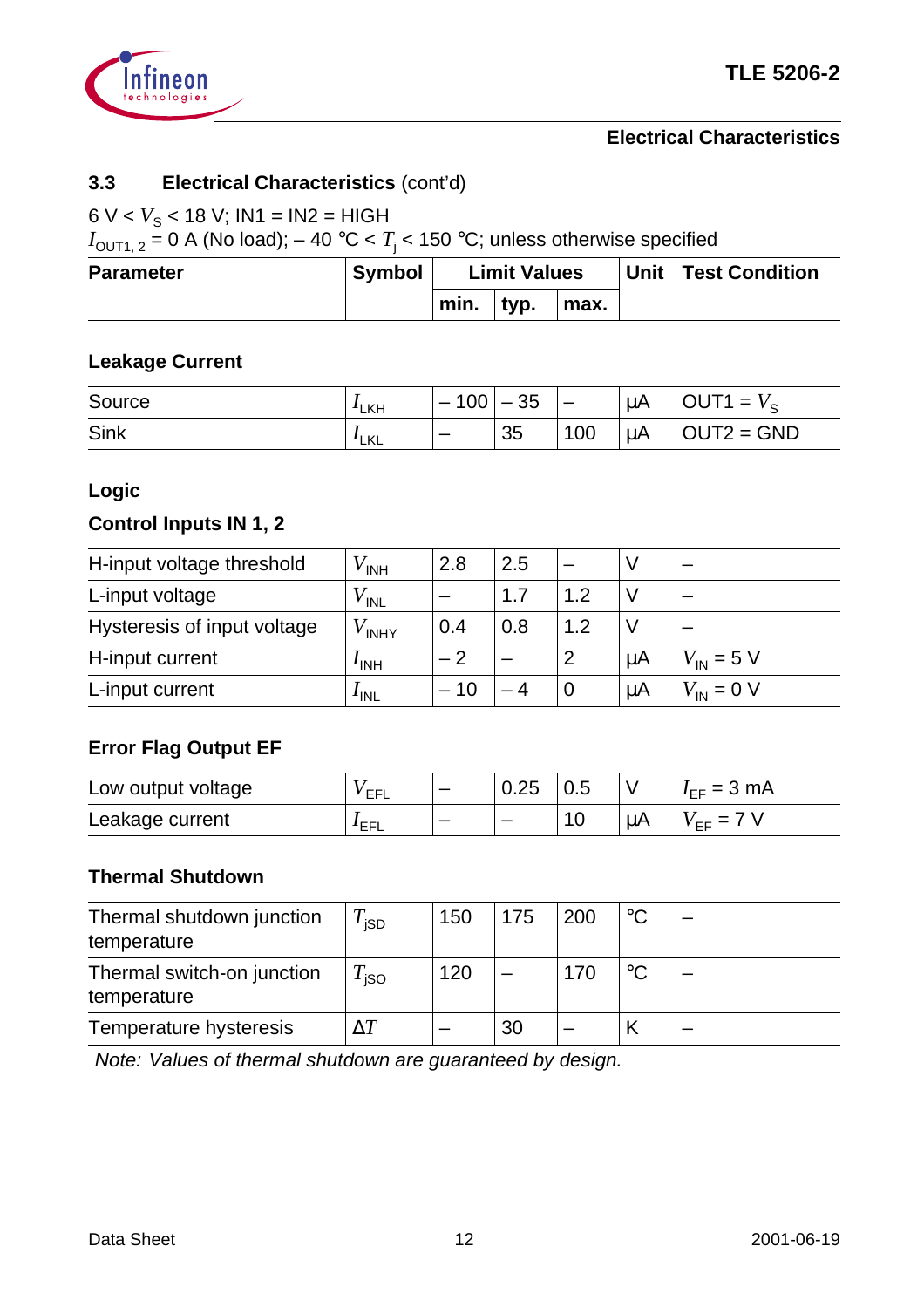



# **Figure 3 Test Circuit**

|         | <b>Overcurrent</b> | <b>Short Circuit</b> | <b>Open Circuit</b> |
|---------|--------------------|----------------------|---------------------|
| $1$ OUT | ′sd                | $1$ <sub>SC</sub>    | 10C                 |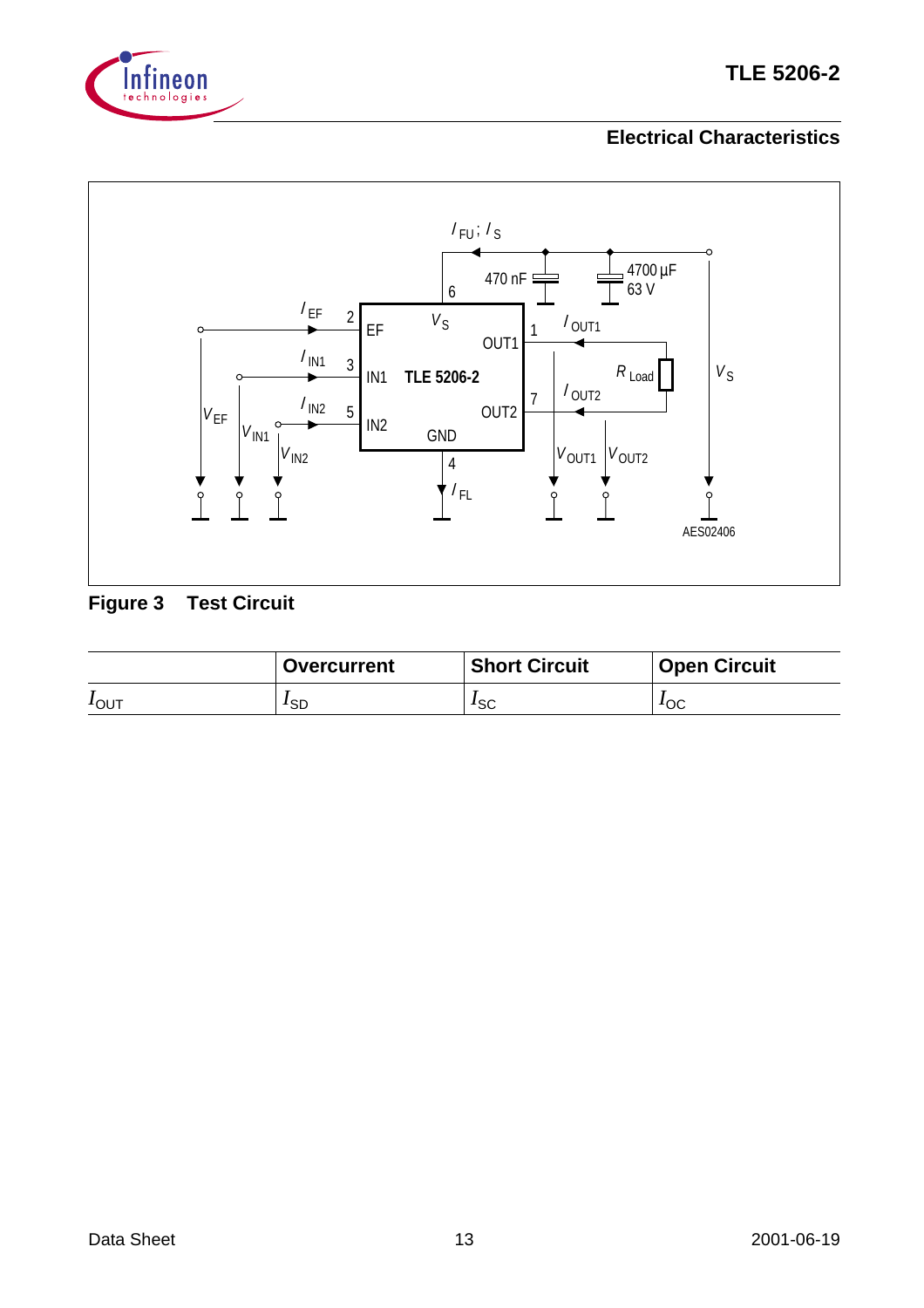



**Figure 4 Switching Time Definitions**



**Figure 5 Application Circuit**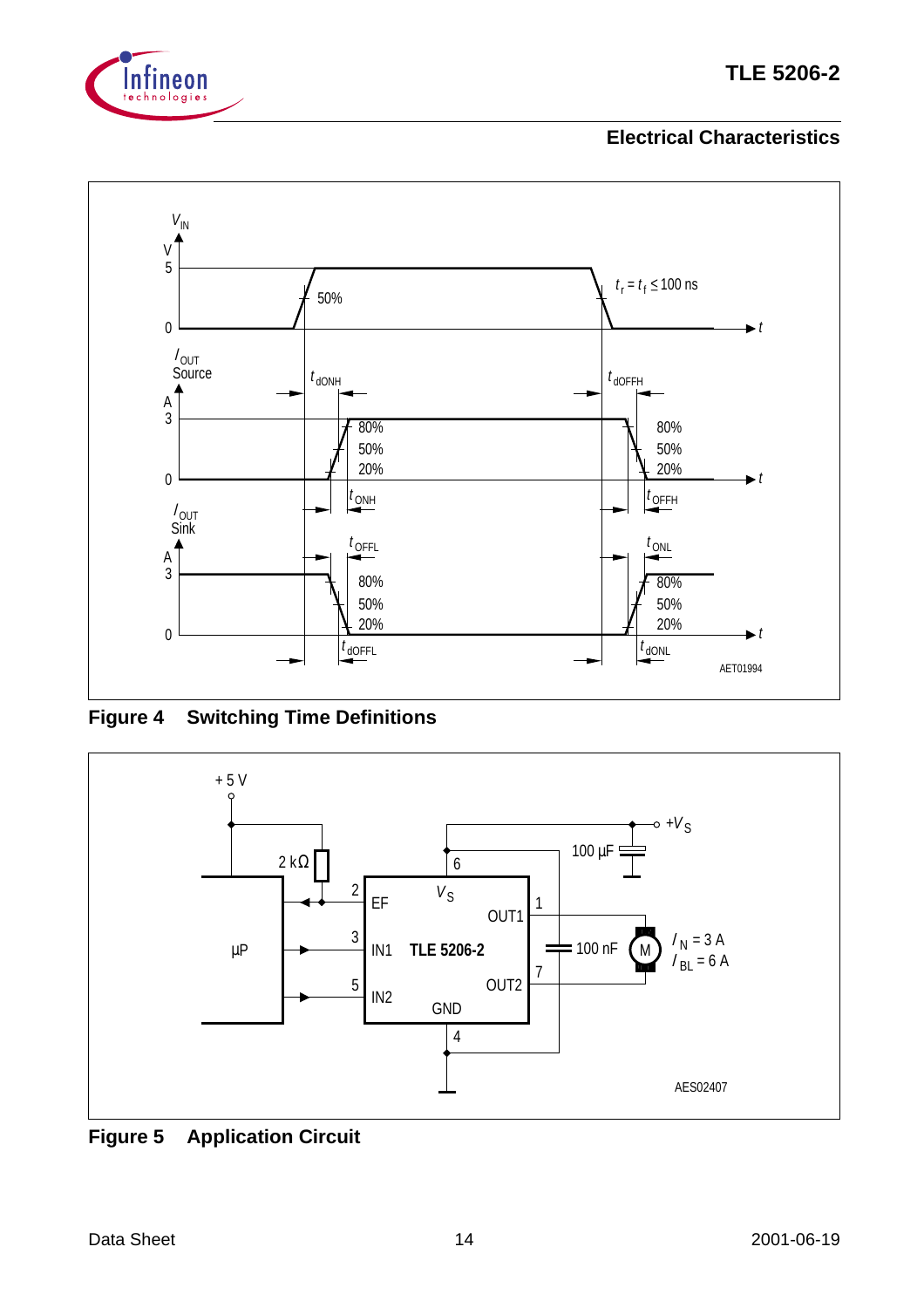

# **Application Modes**

# **1. Simple CW/CCW-Control**

For low-cost application simple CW/CCW-Control without any speed regulation is recommended. A low-speed two-line interface is sufficient for the brake low, clockwise, counter clockwise and brake high command.

# **2. Sign/Magnitude Control**

For this mode two ports with PWM capability are necessary. Motor turns clockwise (current flows from OUT1 to OUT2; means: OUT1 is switched HIGH continuously and OUT2 is PWM controlled.

To achieve motor counter clockwise turning change input signals to:  $IN1 = PWM$ ;  $IN2 = H$ .



**Figure 6 Input/Output Diagram for CW Operation (IN1 = H)**

# **3. Locked Anti-Phase Control**

The most important advantage to drive a motor in locked anti-phase mode is: Only one variable duty cycle signal is necessary in which is encoded both direction- and amplitude information. So the interface is very simple: A PWM input driven by a dedicated PWM port from  $\mu$ P.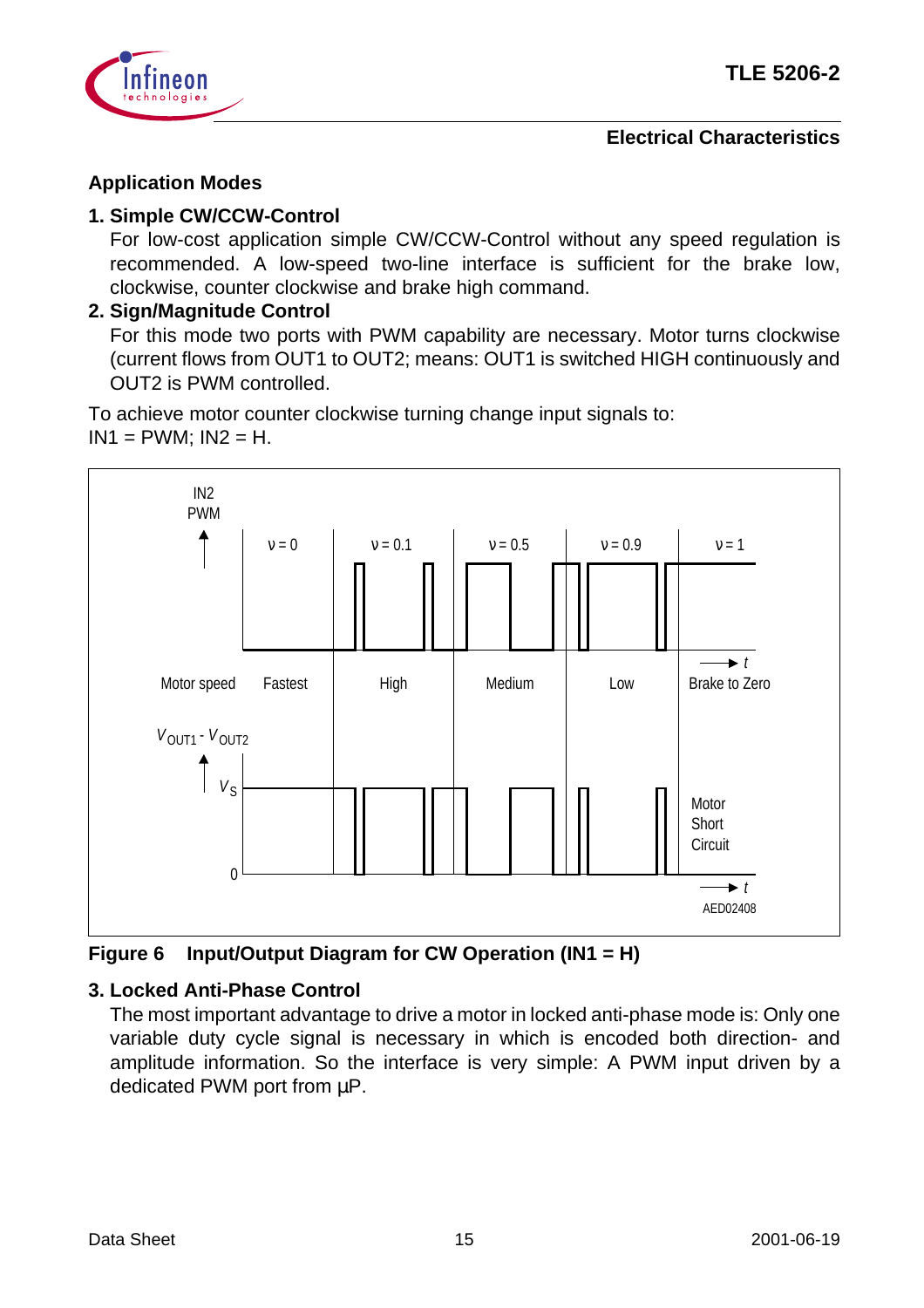



# **Figure 7 Timing Diagram for Output Shorted to Ground**



Figure 8 Timing Diagram for Output Shorted to  $V_s$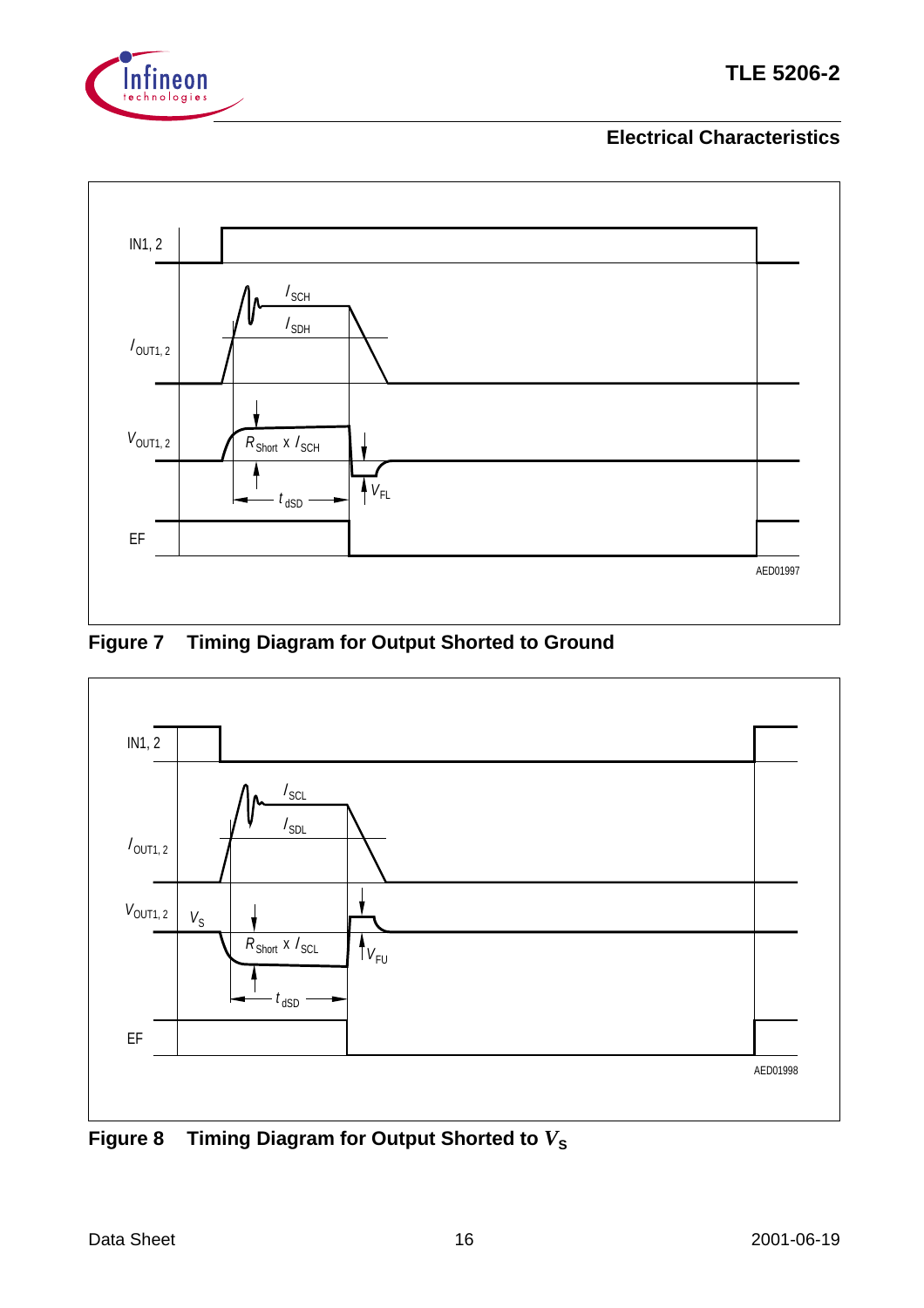

#### **Diagrams Quiescent Current** *I***<sub>S</sub> (active) versus Junction Temperature** *T***<sup>j</sup>**



# **Input Switching Thresholds**  $V_{\mathsf{INH, L}}$ **versus Junction Temperature** *T***<sup>j</sup>**



# **Static Drain-Source ON-Resistance versus Junction Temperature** *T***<sup>j</sup>**



# **Clamp Diode Forward Voltage**  $V_F$ **versus Junction Temperature** *T***<sup>j</sup>**

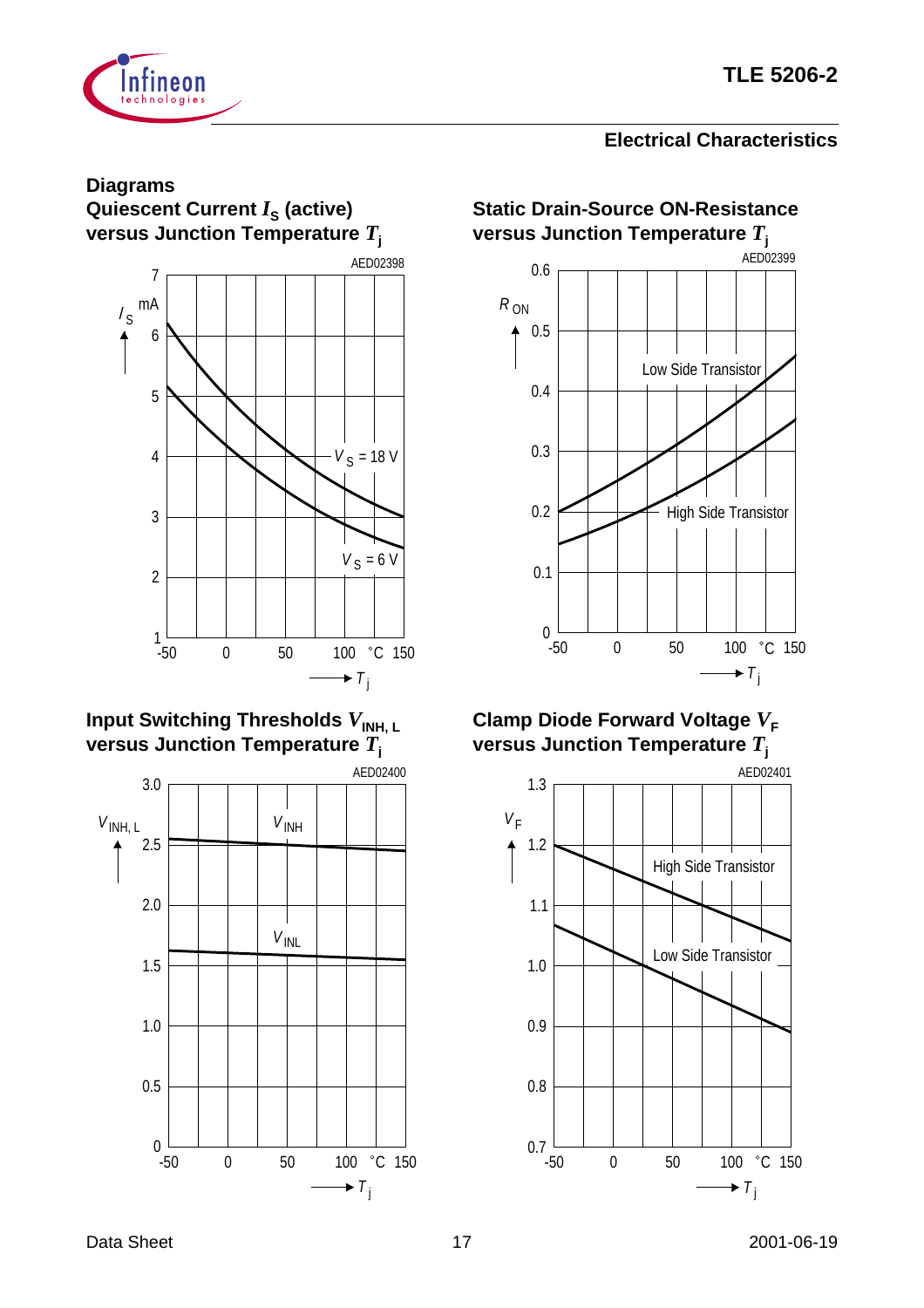



 $0\frac{L}{-50}$ 

2

4

6

8

#### **Electrical Characteristics**



High Side Transistor

0 50 100 °C 150

 $\rightarrow$  T<sub>j</sub>

**Error-Flag Saturation Output Voltage**  $V_{EF}$  versus Junction Temperature  $\overline{T}_{j}$ 

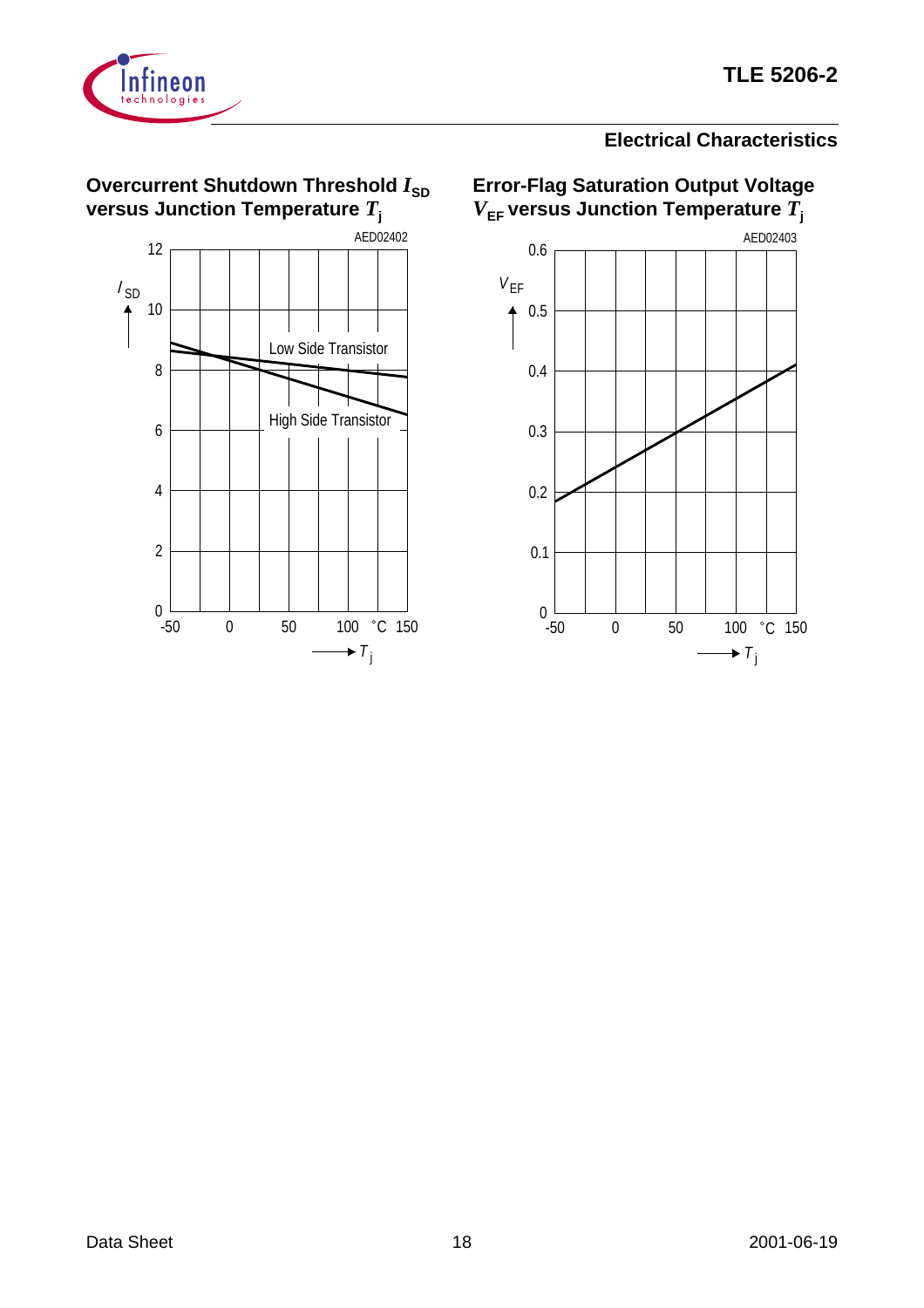

# **Package Outlines**

# **4 Package Outlines**



#### **Sorts of Packing**

Package outlines for tubes, trays etc. are contained in our Data Book "Package Information". Commonly be a control of the Dimensions in mm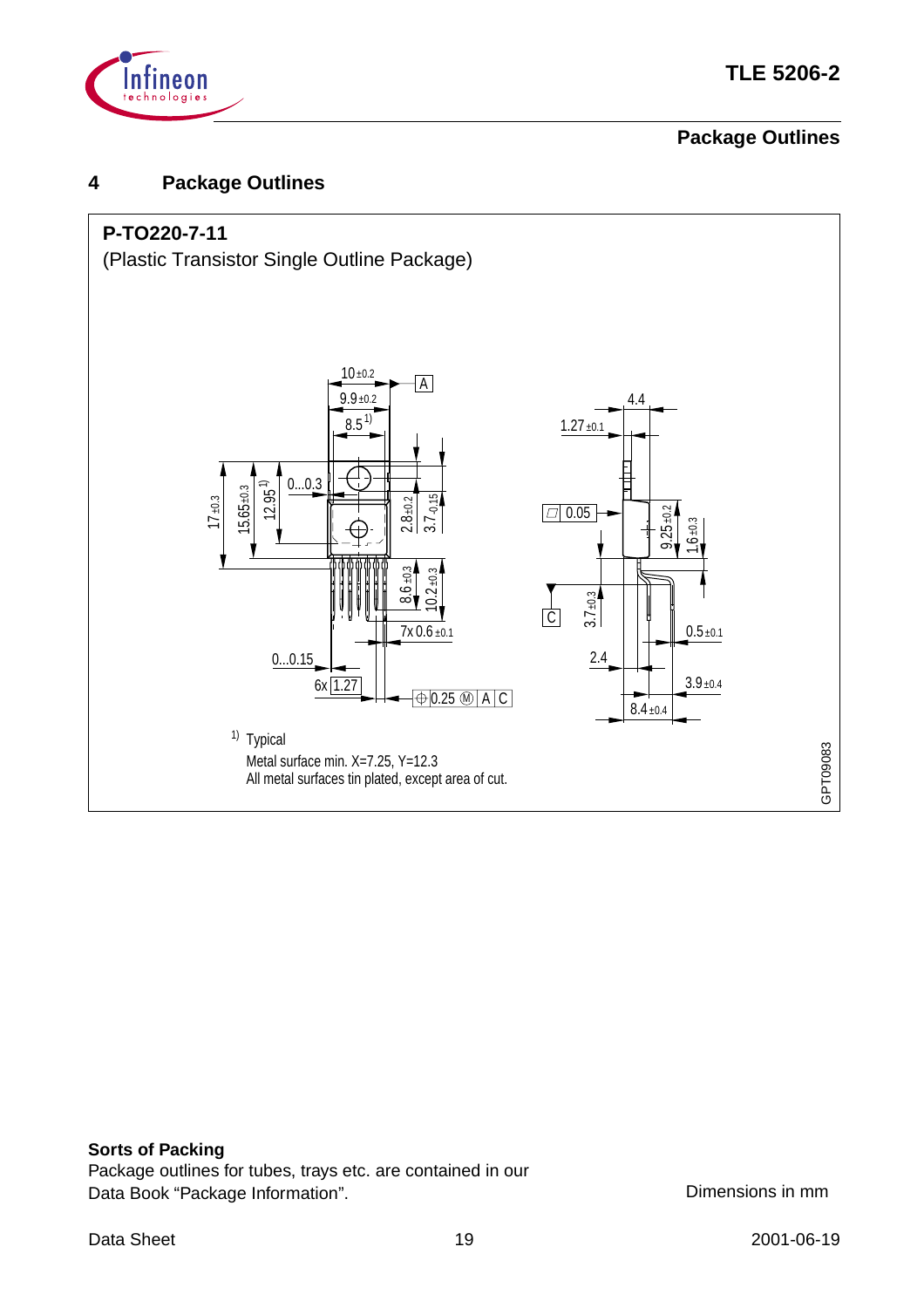

# **Package Outlines**



**Sorts of Packing** Package outlines for tubes, trays etc. are contained in our Data Book "Package Information". SMD = Surface Mounted Device Dimensions in mm

Data Sheet 20 2001-06-19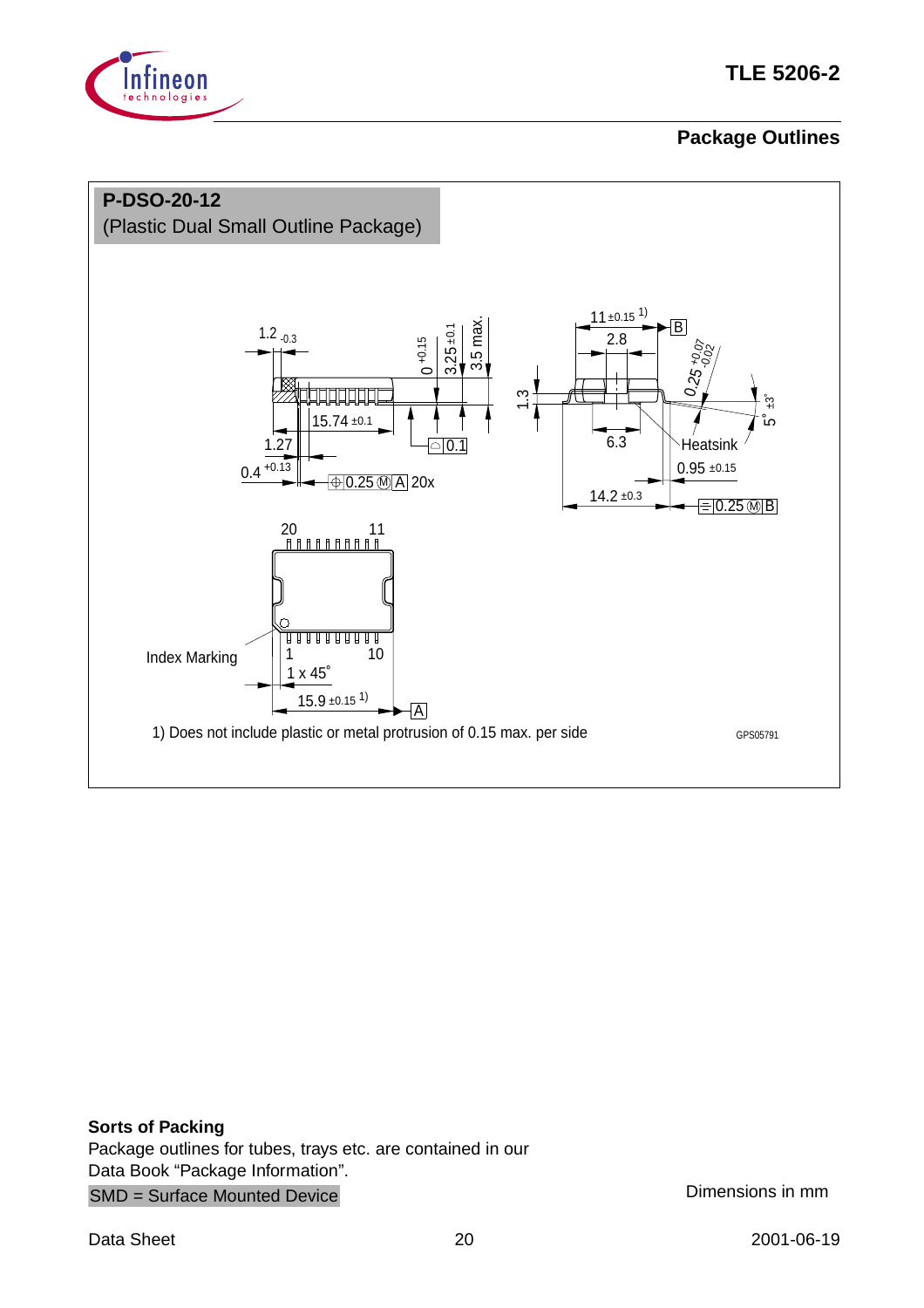

# **TLE 5206-2**

# **Package Outlines**



**Sorts of Packing** Package outlines for tubes, trays etc. are contained in our Data Book "Package Information". SMD = Surface Mounted Device Dimensions in mm